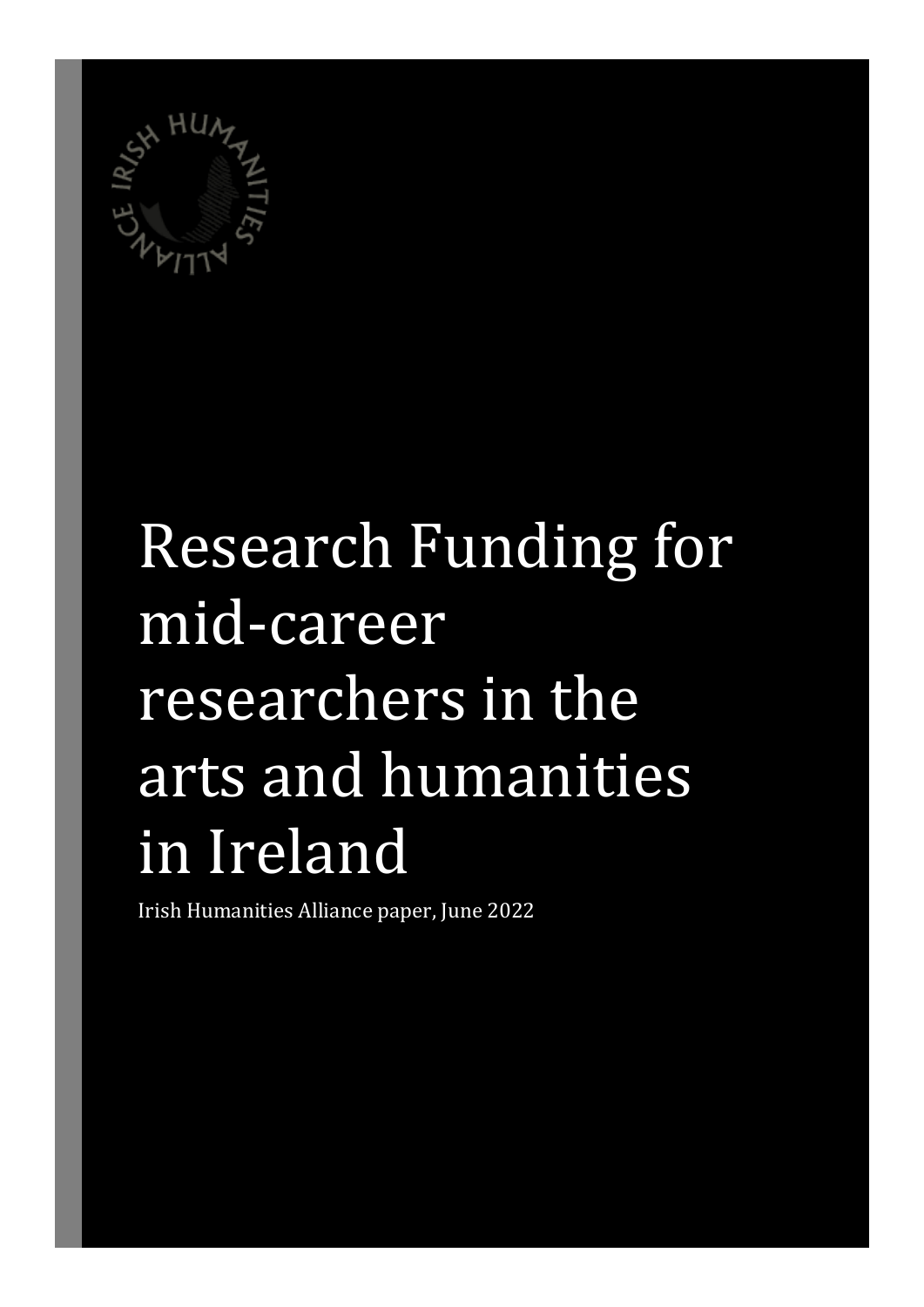### **Introduction**

The Irish Humanities Alliance (IHA) takes as its premise that humanities research is vital to society in numerous ways and was 'formed to address the central place of the humanities in the context of a higher education policy landscape that is increasingly shaped by economic imperatives'.<sup>1</sup> The IHA has an all-island remit, and as such represents scholars operating in the two different higher educational jurisdictions that govern institutions in the Republic of Ireland and Northern Ireland.<sup>2</sup>

In its 2019 statement of strategic vision, *By Imagination We Live*, the IHA asserted its commitment 'to championing the social, cultural and economic value of humanities education and research'.<sup>3</sup> The IHA's strategy also advocated for:

- parity of esteem between disciplines;
- support for research excellence at all stages of academic career development in the humanities; and
- secure and adequate funding of humanities research at national and European level.

This paper addresses each of these strategic objectives and arises out of a concern that there remains a significant gap in the current research funding landscape. As things stand, there are few funding opportunities for researchers at the mid-career stage- a phase of professional development that can elude concrete definition (see below). We also have concerns about the recently announced (18 May 2022) proposal to create a new research and innovation funding agency that will bring all research disciplines together under one agency. We are calling for the mission of the Irish Research Council (IRC), 'to enable and sustain a vibrant research community in Ireland by supporting excellent researchers across all disciplines and career stages' to be reflected in the new structures. This paper also calls for much greater parity of esteem between disciplines in the Irish research funding eco-system and makes the case for increased levels of research funding in support of excellence at all stages of academic career development in the humanities.

## **Core Recommendations**

a) A more uniform system of internal supports, including access to paid sabbatical research leave, within the HEIs represented by the IHA;

<sup>1</sup> From Irish Humanities Alliance website, available here:<https://www.irishhumanities.com/about-us/>

<sup>&</sup>lt;sup>2</sup> For clarity, the information contained in this paper covers the ten institutes of higher education in the IHA that operate schemes to support research activities. This excludes the Royal Irish Academy which supports the IHA but does not operate such schemes for academics employed on projects and divisions within the Academy. There are also scholars conducting research that falls within the designation of the humanities but are not yet represented by the IHA and these are also not included in this report. The ten institutions discussed represent the majority of scholars conducting humanities research on the island of Ireland.

<sup>3</sup> Irish Humanities Alliance, *By Imagination We Live*, (2019). Available here: <https://www.irishhumanities.com/assets/Uploads/By-Imagination-we-live-FINAL.pdf>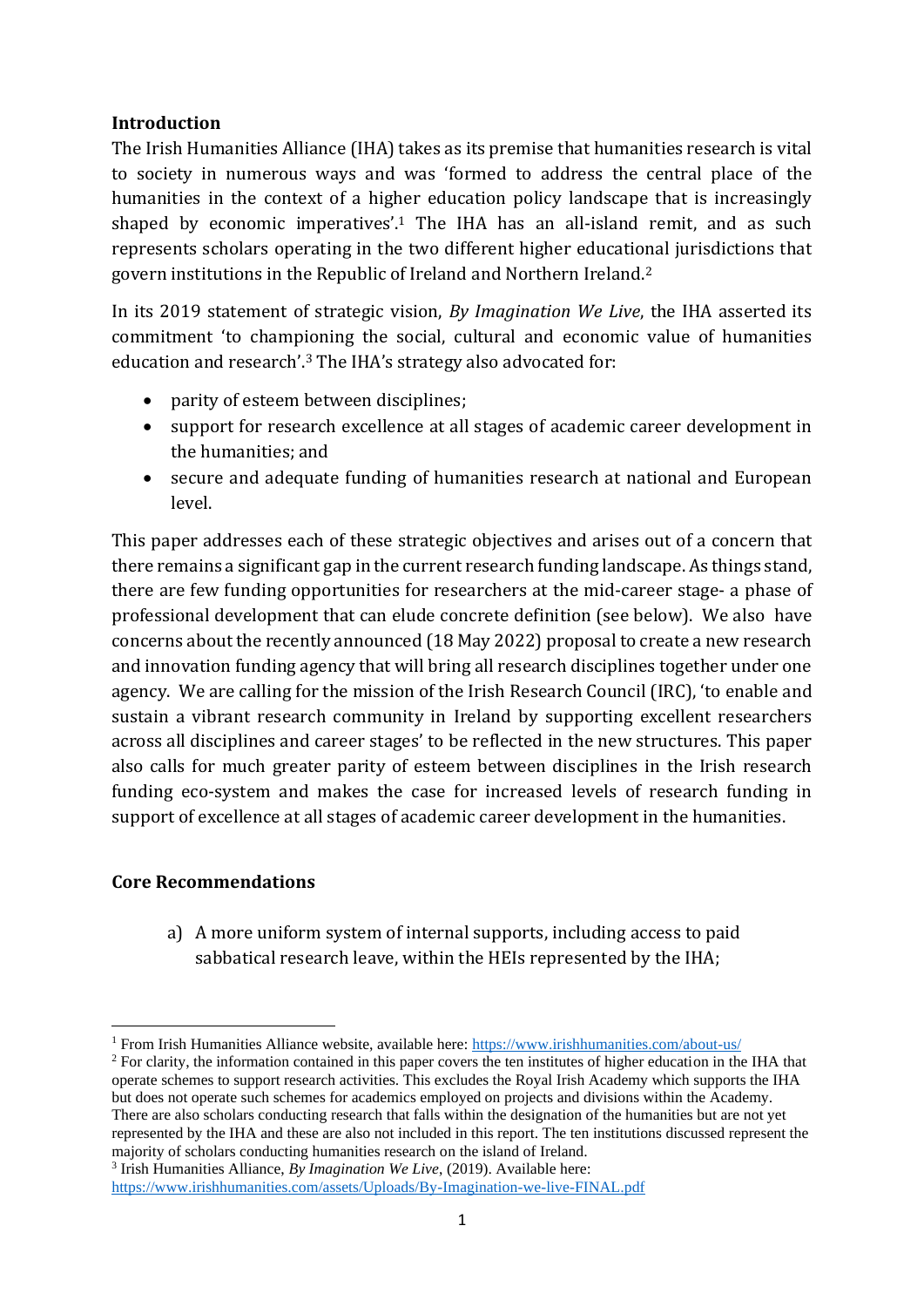- b) Adequate and secure research funding for research excellence at all stage of arts and humanities career development that support all kinds of research common in the sector, from individual endeavours to collaborative approaches.
- c) More secure, and predictable, research funding schemes for mid-career researchers in the arts and humanities. This would allow for career planning and would assist in improving the gender imbalance in academia at professor grade.
- d) Bringing Ireland into line with best international practice in terms of research support.
- e) Advocate for a research funding landscape that supports choice and intellectual integrity and caters for researchers who may not necessarily align with EU funding schemes.

## **The value of research excellence in the humanities**

The arts and humanities have been central to creating and maintaining the island of Ireland's significant cultural reputation, making a significant contribution to the reflective exploration of literary, visual and performance arts which are such a strong part of Irish culture. During the Decade of Centenaries, the humanities have helped us to process, reflect and understand a complex history, while fostering awareness of intercultural differences in a new, multi-cultural Ireland.

The influence of the arts and humanities are also felt in the creative sector – through museums, galleries, libraries, music, performing arts, publishing, tourism and the visual arts, the cultural and heritage sectors and more. The arts and humanities help us to understand the grand societal challenges that face us in the environment, demographics, medicine and rapid technological advances. Attempts to understand, document and learn from the Covid-19 pandemic will be wholly inadequate without the full participation of arts and humanities research.

Arts and humanities scholarship is multi-directional: it creates loops of exchange and dialogue between diverse pasts, contested presents and open futures The varied landscape of humanities research on the island of Ireland means that the value of such endeavours can be traced in multiple ways as Holm et al., *Humanities World Report 2015* demonstrates:

*Intrinsic value:* humanities research has a value in and of itself. Even if it leads to other benefits (as listed below), it should also be pursued for its own sake.

*Social value:* the humanities benefit society in a number of ways. They help create tolerance and understanding between citizens, thereby leading to social cohesion. They aid decision-making, especially on the complex ethical issues that confront society as a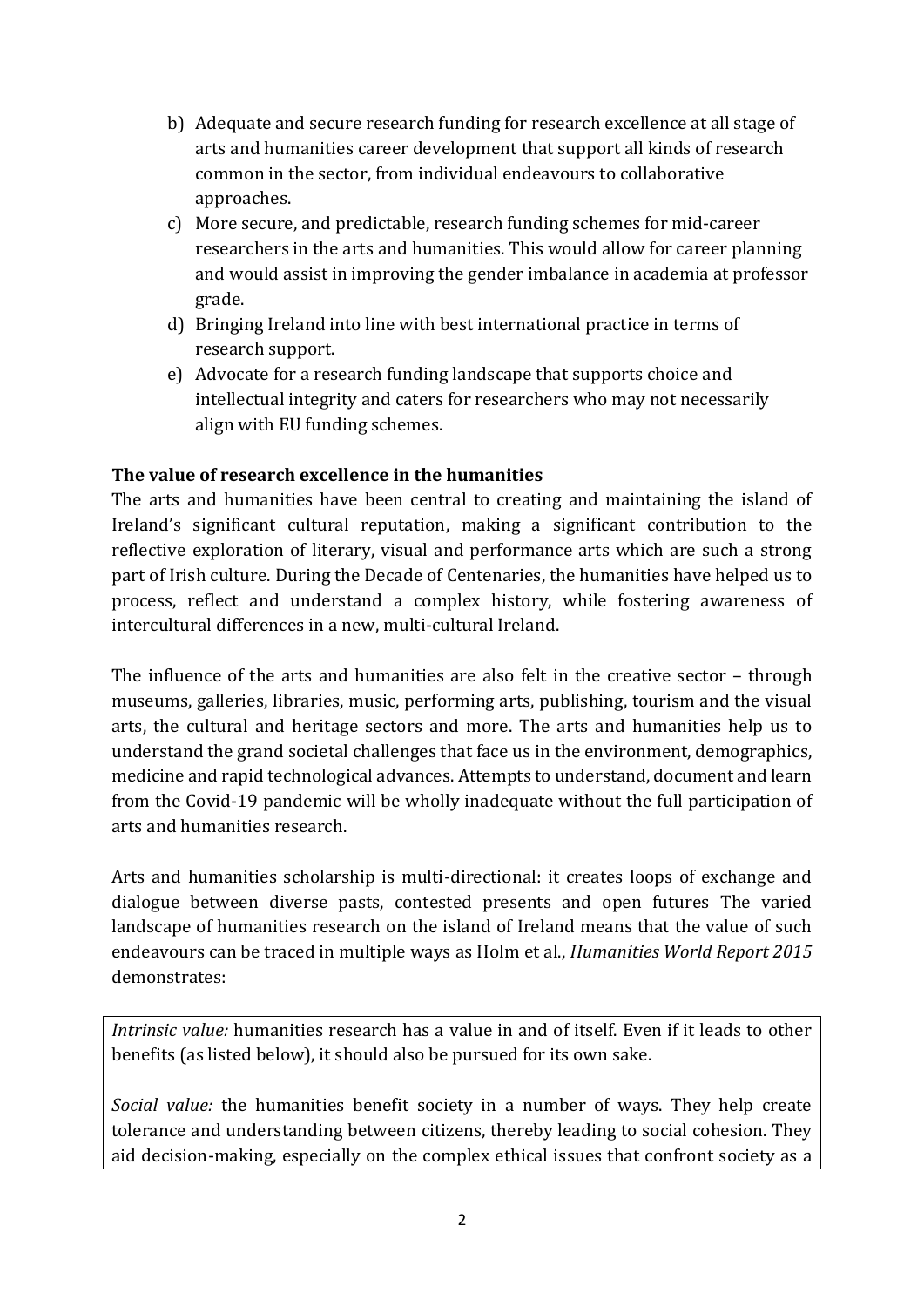whole. In addition, they can benefit society by challenging established positions (see also 'critical thinking' below).

*Cultural heritage:* the humanities enable citizens to understand, preserve and sometimes challenge their national heritage and culture.

*Economic value:* there are direct economic benefits from humanities research, for example in publishing, media, tourism and, of course, the training humanities scholars provide to their students, who go into the job market across a wide range of professions.

*Contribution to other disciplines:* humanities research feeds into other fields, most obviously the social sciences, but also into medicine, computer science and engineering/design through such emerging fields as the medical, digital and environmental humanities.

*Innovation:* the humanities deal with questions of motivation, organisation and action, which are essential components of creativity and entrepreneurship, and so the humanities promote a culture of innovation.

*Critical thinking:* it is of the essence of the humanities to develop critical thinking. This is epitomised by the Socratic tradition in philosophy, but by no means confined to that discipline.

*Personal and spiritual development*: humanities research can enhance one's personal and spiritual wellbeing through the study of different texts and traditions – religious, philosophical or spiritual.

*Aesthetic appreciation*: literary research, art history and musicology promote aesthetic discrimination, enhancing the appreciation and enjoyment of artistic works

Source: P. Holm et al., *Humanities World Report 2015*. Available at [https://link.springer.com/content/pdf/10.1057/9781137500281\\_2.pdf](https://link.springer.com/content/pdf/10.1057/9781137500281_2.pdf)

## **What has prompted this Working Paper?**

The cultural importance of the humanities in Irish society is widely acknowledged through the compulsory status of subjects such as History, Irish, English and languages at secondary level. In the case of history, a commitment to keeping it as a core timetabled subject at second level in 2019 by the Minister for Education has enshrined its status as an important part of civic knowledge. Research led teaching at third level ensures excellence in the training of teachers at primary and secondary level thus the arts,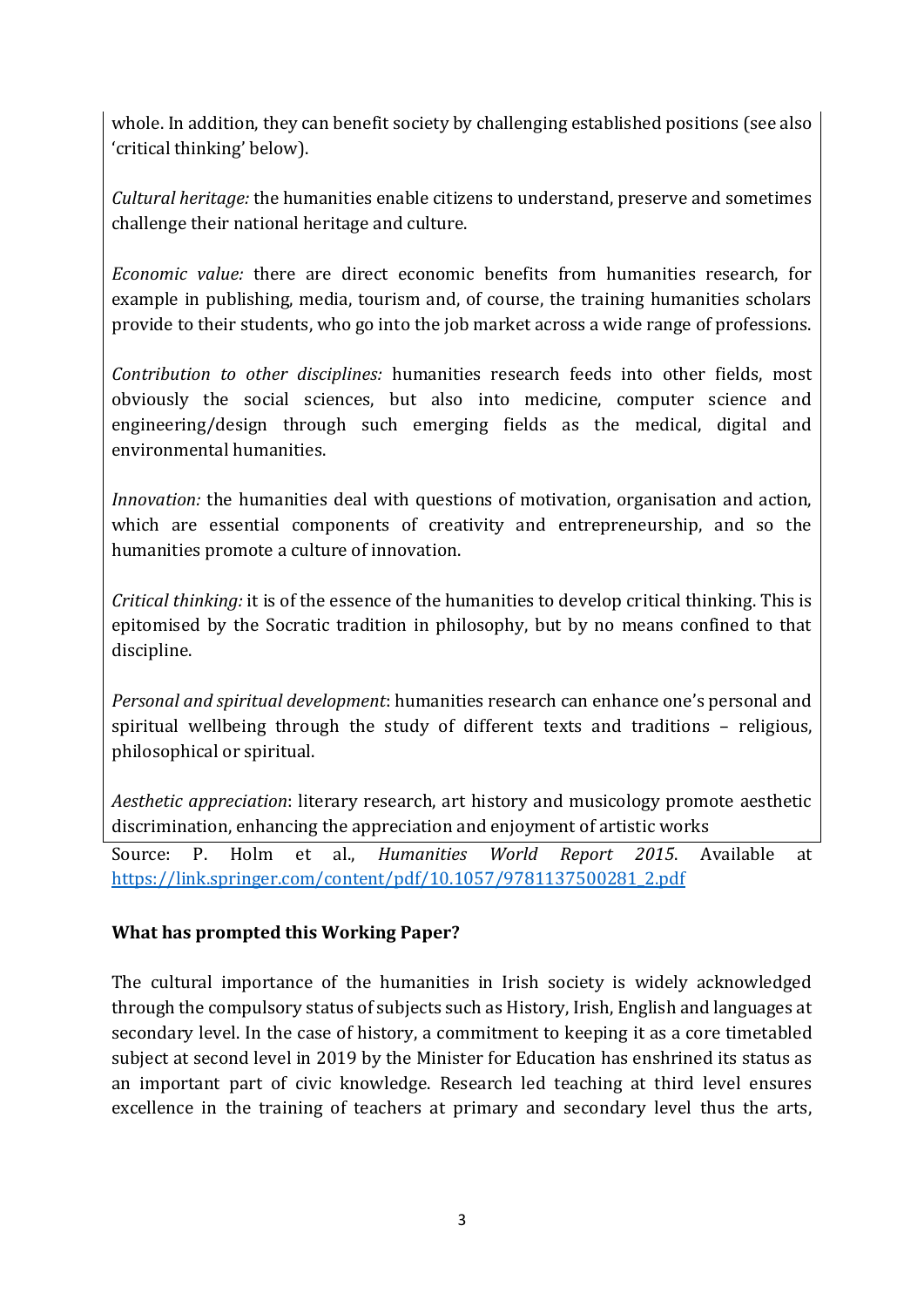humanities and social sciences (AHSS) have a vital role in educating future educators at all levels of education in Ireland. <sup>4</sup>

Heritage sites are frequented by the public and the Covid-19 pandemic has seen an increase in domestic tourism. Despite this, the current research funding landscape in Ireland is unbalanced with the arts, humanities and social sciences receiving much less funding for research related activities than STEM and related fields. For example, The HERD report demonstrates that while research and development funding in Ireland has increased, our levels of funding are well below our EU country 28 peers covered by the report. Furthermore, the HERD report shows that humanities researchers represent 8% of the total pool of researchers and yet receive a mere 5% of the total research funding ( a decrease from 8% in 2008).<sup>5</sup> Given the cultural significance of the arts and humanities in Ireland (history, language, literature, philosophy, music, and more), and their success in attracting European funding through the ERC and others strands of the Horizon Europe programme, this imbalance needs to be addressed. Simply stated there are fewer avenues for funding available to AHSS researchers and they are disadvantaged in the current landscape. For the past ten years, the Irish Research Council (IRC) has played a key role in furthering the cause of arts and humanities research in Ireland. It has remained the principal funding body for research in the AHSS with its mission 'to enable and sustain a vibrant research community in Ireland by supporting excellent researchers across all disciplines and career stages' resonating strongly with the core values promoted by the IHA. In the current landscape, researchers in the AHSS have very limited access to funding from other agencies such as Science Foundation Ireland (SFI), the Health Research Board (HRB) and the Environmental Protection Agency (EPA). We note the proposal, announced on 18 May 2022, to create a new research and innovation funding agency that will bring all research disciplines together under one agency. We are calling for parity of esteem between all disciplines in this new agency and recognition of the need for fundamental, open ended research. We hope that the ethos, legacy and work of the IRC is reflected in the new structures.

The current funding landscape for arts and humanities in Ireland, and in the Republic in particular, creates real challenges. Academics in Ireland, across all disciplines, are expected to research and publish in order to maintain excellence in teaching, gain promotion and foster international scholarly networks that are to their own benefit as well as to the benefit of their institution and students. The 2008 financial crisis had a devastating impact on the funding of higher education in Ireland. Funding fell sharply and researchers, across disciplines, have struggled to attract funding for their research.

<sup>4</sup> For further reflections on this see Jennifer Redmond ' Why the study of history is so crucial for our society', RTE Brainstorm, October 2019, available at https://www.rte.ie/brainstorm/2019/1003/1080857-why-the-studyof-history-is-so-crucial-for-our-society/

<sup>5</sup> Higher Education Research and Development Survey 2018-2019, available at: <https://www.gov.ie/en/publication/00d67-higher-education-research-and-development-survey-2018-2019/>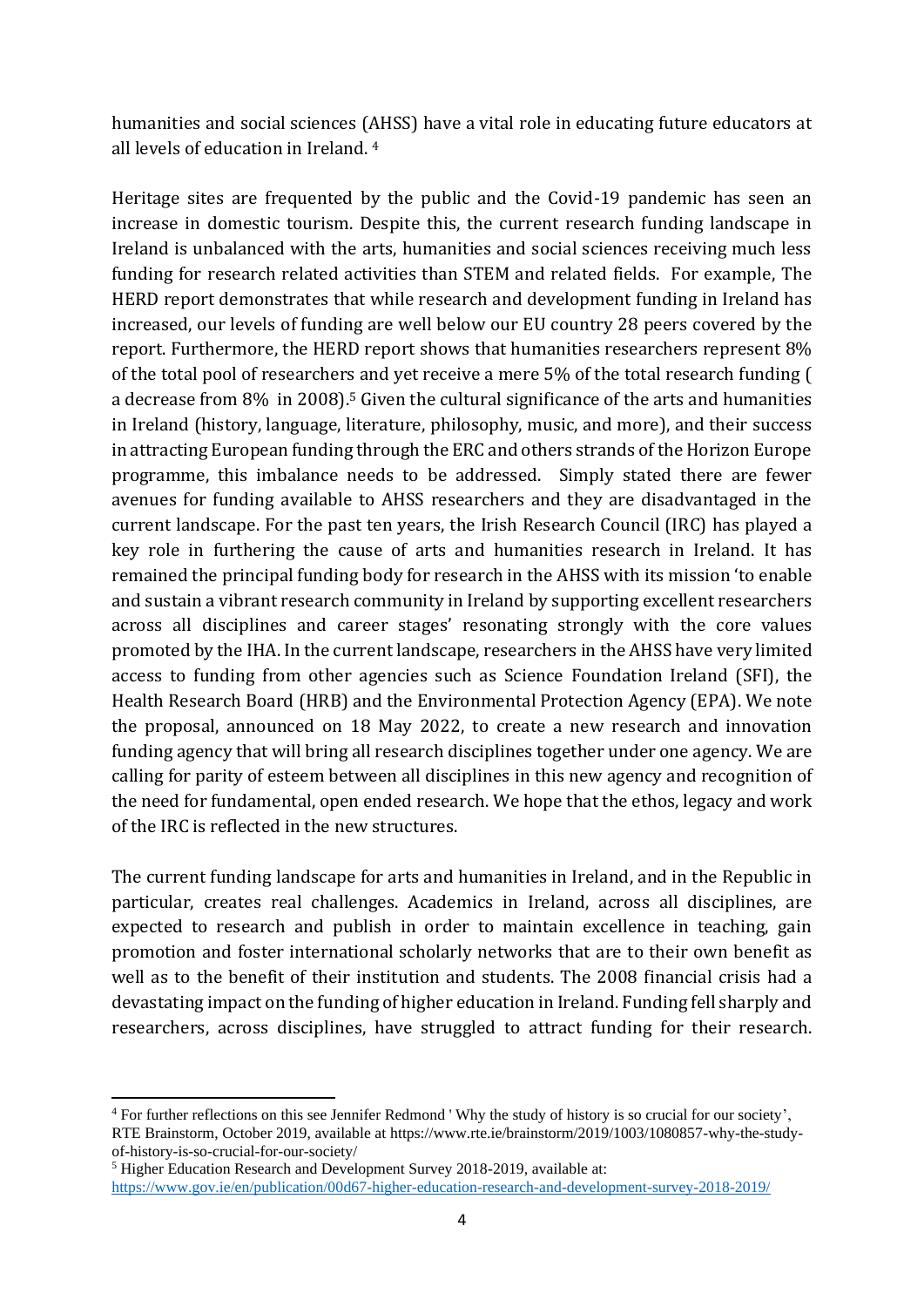However, for the reasons outlined above, this has been especially challenging for humanities researchers than for others and is most acute at the mid-career stage.

### **Defining the 'Mid-Career' Researcher**

While there are differing definitions for the term 'early career researcher' or ECR, the mid-career researcher (MCR for the purposes of this paper) is even less well defined. In the most recent IRC Starting and Consolidator Laureate Awards Programme in 2021, applicants to the Consolidator Award should have been awarded their PhD between 8 years and 15 years prior to 2021. Examining the range of definitions for ECRs is helpful in trying to define the MCR as a stage that logically follows on from the period at which 'early' career experiences are deemed to have ended.

Two examples are given here, the first from a national report, the second from a humanities context in the UK. To a large extent, these definitions have been derived from the funding streams controlled by the European Union.<sup>6</sup> The Royal Irish Academy's report, *Scoping the current system of support for early career researchers in Ireland* (2018) gives the following definition:

For the purpose of this paper, an Early Career Researcher is defined as someone who has been awarded a PhD in the previous seven years. It has become more difficult to define an academic in the early stages of their career. The increasingly casualised nature of academic work means that the definitions of ECRs that institutions use are often outdated and fail to reflect the lived experiences of this cohort of researchers. Throughout Europe, and to an extent worldwide, the term ECR is however generally used when referring to a researcher who has obtained a doctorate in the previous 5-8 years (sometimes including doctoral candidates).<sup>7</sup>

While this definition refers to the award of a PhD as the point from which to count time defined as ECR, other definitions explore job status *as well as* the award date of the PhD. Other definitions can also consider different life stages and possible interruptions to employment or productivity (e.g., grant capture and publications). The Arts and Humanities Research Council in the UK give the following explanation of an ECR:

The AHRC's formal definition of an ECR is an individual who is within eight years of the award of their PhD or equivalent professional training, or an individual who is within six years of their first academic appointment. These durations exclude any period of career break, e.g., for family care or health reasons. The 'first

<sup>6</sup> For example, the European Research Council's Starting Grant is aimed at early career researchers and Researchers of any nationality with 2-7 years of experience since completion of PhD <https://erc.europa.eu/funding/starting-grants>

<sup>&</sup>lt;sup>7</sup> Carey et al., *Scoping the current system of support for early career researchers in Ireland* (2018) Available from the RIA's website at

[https://www.ria.ie/sites/default/files/scoping\\_the\\_current\\_system\\_of\\_support\\_for\\_early\\_career\\_researchers\\_in\\_i](https://www.ria.ie/sites/default/files/scoping_the_current_system_of_support_for_early_career_researchers_in_ireland.pdf) [reland.pdf](https://www.ria.ie/sites/default/files/scoping_the_current_system_of_support_for_early_career_researchers_in_ireland.pdf) [Accessed 23/08/2021].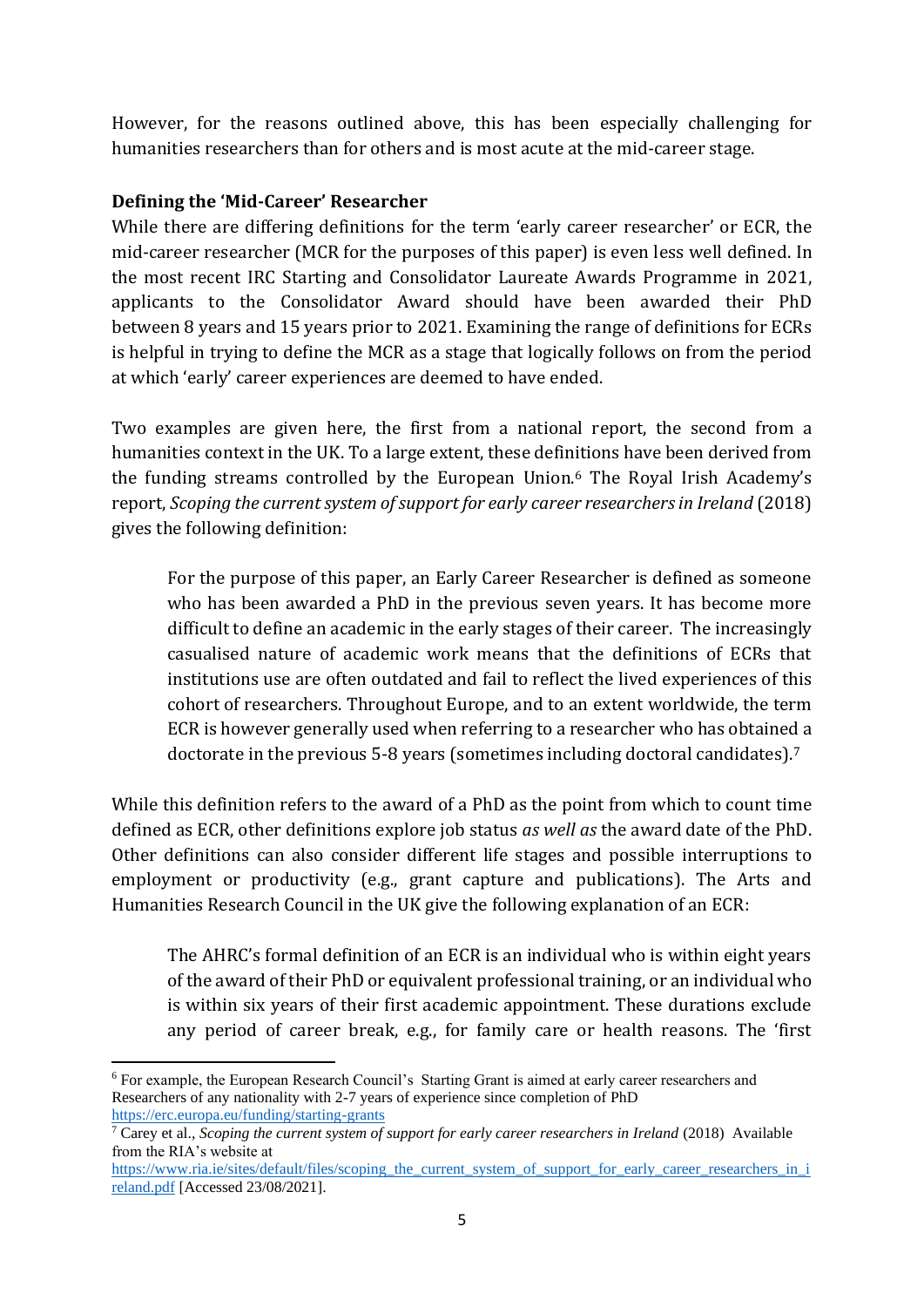academic appointment' is defined as the first paid contract of employment, either full-time or part-time, which lists research and/or teaching as the primary functions. The award of PhD is defined at the point of successful PhD viva.<sup>8</sup>

The mid-career point might logically be posited as seven or eight years after the award of the PhD by these definitions, which accords with the Consolidator Grant funding from the European Research Council which is for scholars seven to twelve years after the award of their PhD (with allowances made to extend this time under special conditions cognisant of, for example, maternity and carer-related leave taken).<sup>9</sup> However, this definition assumes a steady progression in academia from the doctorate into a full-time, tenured position in a HEI. In Ireland, as in many other countries, this is not the case for large cohorts of postdoctoral scholars as the 2018 report also found:

The higher education sector in Ireland has, in recent years, experienced significant budget cuts, a reduction in the number of opportunities for permanent academic contracts and a growing reliance on low-paid, part-time, temporary staff for teaching and research roles.<sup>10</sup>

## **What funding is available for arts and humanities scholars in Ireland in the postdoctoral phase?**

The current funding landscape for arts and humanities in Ireland provides real challenges in terms of supporting research excellence. This is particularly acute at the mid-career stage which comes with high expectations to research, write, teach, publish, mentor and provide services to the field—all at the same time. Evidence for the potential of Irish humanities excellence is to be found in the supports and resources secured by Irelandbased scholars across the European funding landscape (to which success rates in, for example, the European Research Council (ERC) and Marie Skłodowska-Curie (MSCA) actions testify).<sup>11</sup> Maintaining and further developing this level of excellence in research and teaching requires a shift towards providing additional resources and supports.

Furthermore, the rapid increase in student numbers in Ireland since the expansion of the higher education sector has meant that academics have less time to devote to research

research.ie/2018/11/29/irish-research-council-welcomes-e12-million-ineu-funding-for-six-irish-researchprojects/ [accessed 2 April 2019]; Irish Research Council welcomes success of eight Ireland-based researchers in prestigious European Research Council grants scheme [https://research.ie/2022/01/10/irish-research-council](https://research.ie/2022/01/10/irish-research-council-welcomes-success-of-eight-ireland-based-researchers-in-prestigious-european-research-council-grants-scheme/)[welcomes-success-of-eight-ireland-based-researchers-in-prestigious-european-research-council-grants-scheme/](https://research.ie/2022/01/10/irish-research-council-welcomes-success-of-eight-ireland-based-researchers-in-prestigious-european-research-council-grants-scheme/)  [Accessed 14 January 2022]

<sup>8</sup> Taken from the AHRC website

[https://ahrc.ukri.org/skills/earlycareerresearchers/definitionofeligibility/#:~:text=How%20does%20the%20AHR](https://ahrc.ukri.org/skills/earlycareerresearchers/definitionofeligibility/#:~:text=How%20does%20the%20AHRC%20define,of%20their%20first%20academic%20appointment) [C%20define,of%20their%20first%20academic%20appointment.](https://ahrc.ukri.org/skills/earlycareerresearchers/definitionofeligibility/#:~:text=How%20does%20the%20AHRC%20define,of%20their%20first%20academic%20appointment) [Accessed 23/08/2021].

<sup>&</sup>lt;sup>9</sup> See the European Research Council's site<https://erc.europa.eu/funding/consolidator-grants>[Accessed 23 August 2021].

<sup>10</sup> Carey et al*., Scoping the current system of support for early career researchers in Ireland*.

<sup>&</sup>lt;sup>11</sup> Irish Research Council welcomes  $612$  million in EU funding for six Irish research projects: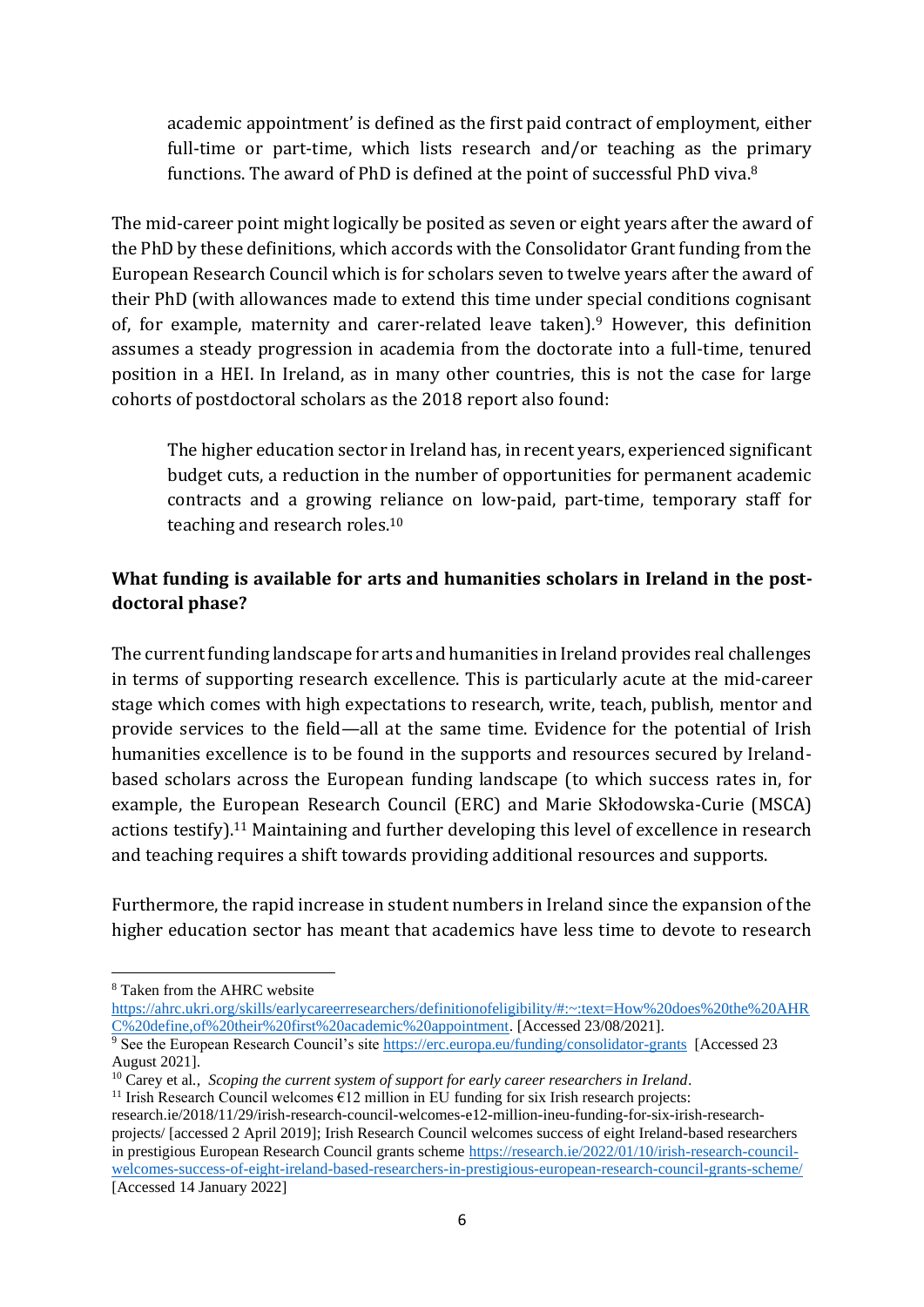given the increase in teaching and supervision responsibilities. Therefore, there are currently limited opportunities for the development of focused individual research and collaborative activities that could have a wide impact in the subject area, nationally and beyond. The scarcity of postdoctoral fellowships also means that MCRs have fewer opportunities to mentor early career scholars which is also used by some HEIs as a criteria for promotion.

For clarity we have broken these down to information from national, international/European and internal supports from higher education institutions.

- (A) National Awards
	- Royal Irish Academy Nowlan Digitisation Scheme (annual); R.J. Hunter Research Bursary; Charlemont Grants scheme (annual with limitations as to eligibility that bridge the ECR/MCR divide); Ireland/Scotland bilateral network grants (annual); Archaeology Legacy Grants Scheme (periodic); Archaeology Research Excavation Grants (annual); Directed Archaeological Research for World Heritage Sites (periodic). 12
	- Irish Research Council New Foundations (annual); Starting, Consolidator and Advanced Laureate Awards (biannual alternating between Starter/Consolidator with Advanced); Ulysses awards (annual); UK-Ireland Collaboration in the Digital Humanities Research Grants (periodic); COALESCE (Collaborative Alliances for Societal Challenges). 13
	- Enterprise Ireland supports available for writing large networking and research grants under the Horizon Europe (2021-2027) programme. Supports also available for applicants developing ERC grants (Starting, Consolidator, Advanced and Synergy) .
	- National Library of Ireland fellowship.<sup>14</sup>

<sup>&</sup>lt;sup>12</sup> The Eoin O'Mahony bursary, which would have provided annual funds for humanities scholars, finished in 2020.

<sup>&</sup>lt;sup>13</sup> For the full list of Irish Research Council awards see [https://research.ie/funding-category/principal](https://research.ie/funding-category/principal-investigator-led/)[investigator-led/](https://research.ie/funding-category/principal-investigator-led/)

<sup>&</sup>lt;sup>14</sup> Available to both pre- and post-doctoral scholars but in reality more of an early career opportunity. See here for more [https://www.nli.ie/en/udlist/current-opportunities.aspx?article=2433d49e-6a2f-4df0-b363](https://www.nli.ie/en/udlist/current-opportunities.aspx?article=2433d49e-6a2f-4df0-b363-d79b0f81a0d3) [d79b0f81a0d3](https://www.nli.ie/en/udlist/current-opportunities.aspx?article=2433d49e-6a2f-4df0-b363-d79b0f81a0d3)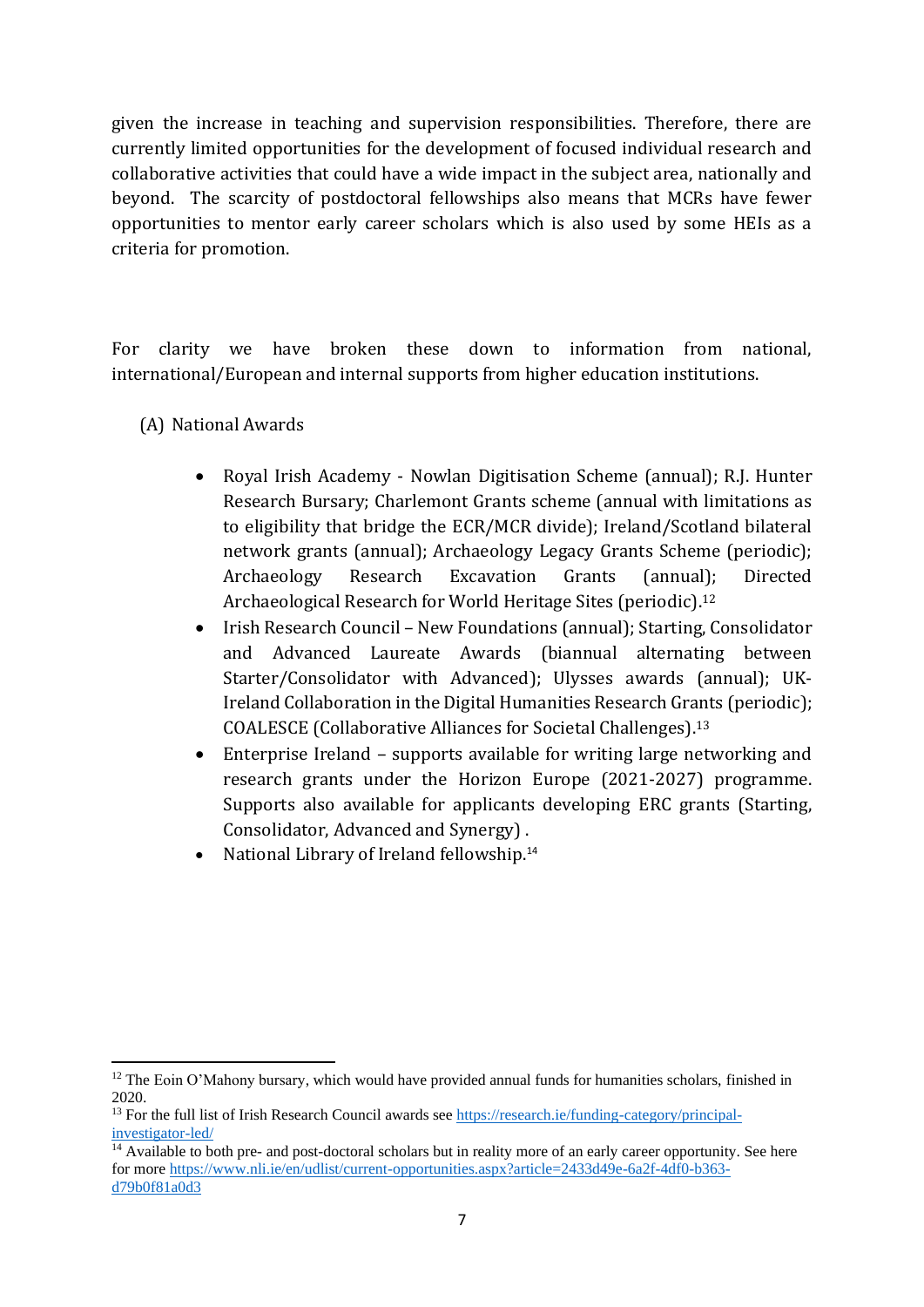(B)European Awards

- European Research Council: Starting Grants, Consolidator Grants and Advanced Grants; <sup>15</sup> COST16, Marie Skłodowska-Curie Actions17, Humanities in the European Research Area (HERA) <sup>18</sup>, Horizon Europe19.
- Wellcome Trust: Career development Awards<sup>20</sup> and Discovery Awards.<sup>21</sup>
- Berlin Institute for Cultural Inquiry: https://www.ici-berlin.org/fellowships/
- Creative Europe: [https://ec.](https://ec/)europa.eu/info/fundingtenders/opportunities/portal/screen/programmes/crea2027
- Fondation Maison Des Sciences De L'Homme, Reseaux Internationaux: [https://www.fmsh.fr/fr/actions/appel-a-reseaux-internationaux-en-shs-](https://www.fmsh.fr/fr/actions/appel-a-reseaux-internationaux-en-shs-2022)[2022](https://www.fmsh.fr/fr/actions/appel-a-reseaux-internationaux-en-shs-2022)
- Fritz Thyssen Stiftung [https://www.fritz-thyssen-stiftung.de/en/.](https://www.fritz-thyssen-stiftung.de/en/)
- Europeana Grants: [https://pro.](https://pro/)europeana.eu/page/grants-programme
- Invest EU, Cultural and creative activities with a social goal: [https://investeu.europa.eu/what-investeu-programme\\_en](https://investeu.europa.eu/what-investeu-programme_en)
- Medici Archive Project fellowships https://www.medici.org/.
- Wissenschaftskolleg Zu Berlin https://www.wiko-berlin.de/en/fellows
- There are examples of awards that are tailored to specific research interests which some AHSS scholars *may* be able to apply for depending on their specialisation and their ability to travel and stay abroad. For example, European University Institute, National Research Funding<sup>22</sup> and the Humboldt research fellowship for postdocs and experienced researchers. 23

<sup>15</sup> See here for more <https://erc.europa.eu/>

<sup>16</sup>See here for more <https://www.cost.eu/>

<sup>&</sup>lt;sup>17</sup> See here for more <https://ec.europa.eu/research/mariecurieactions/>

<sup>&</sup>lt;sup>18</sup> There are currently NO funding opportunities open under this scheme but the programme of activities is still ongoing. See here for mor[e https://heranet.info/funding/current-funding-opportunities/](https://heranet.info/funding/current-funding-opportunities/)

<sup>19</sup> See here for more [https://ec.europa.eu/info/research-and-innovation/funding/funding-opportunities/funding](https://ec.europa.eu/info/research-and-innovation/funding/funding-opportunities/funding-programmes-and-open-calls/horizon-europe_en)[programmes-and-open-calls/horizon-europe\\_en;](https://ec.europa.eu/info/research-and-innovation/funding/funding-opportunities/funding-programmes-and-open-calls/horizon-europe_en) While Horizon Europe seeks to embed SSH approaches as a cross cutting theme, evidence from similar efforts to *integrate* SSH in Horizon2020 shows that this was uneven across funding programmes and strongly skewed towards the social sciences (Economics, Business Studies, Public Administration, Law and Sociology) see: https://ec.europa.eu/info/publications/integration-socialsciences-and-humanities-horizon-

<sup>2020</sup>\_en#:~:text=The%20integration%20of%20Social%20Sciences,issue%20is%20an%20EU%20commitment. &text=This%20year%20we%20also%20look,SwafS)%20part%20of%20the%20programme.

<sup>20</sup> See here for more<https://wellcome.org/grant-funding/schemes/career-development-awards>

<sup>&</sup>lt;sup>21</sup> See here for more<https://wellcome.org/grant-funding/schemes/discovery-awards>

<sup>22</sup> See here for more

[https://www.eui.eu/ProgrammesandFellowships/AcademicCareersObservatory/JobFundingResources/NationalR](https://www.eui.eu/ProgrammesandFellowships/AcademicCareersObservatory/JobFundingResources/NationalResearchFundingOpportunities) [esearchFundingOpportunities](https://www.eui.eu/ProgrammesandFellowships/AcademicCareersObservatory/JobFundingResources/NationalResearchFundingOpportunities)

<sup>&</sup>lt;sup>23</sup> See here for more https://www.humboldt-foundation.de/bewerben/foerderprogramme/humboldtforschungsstipendium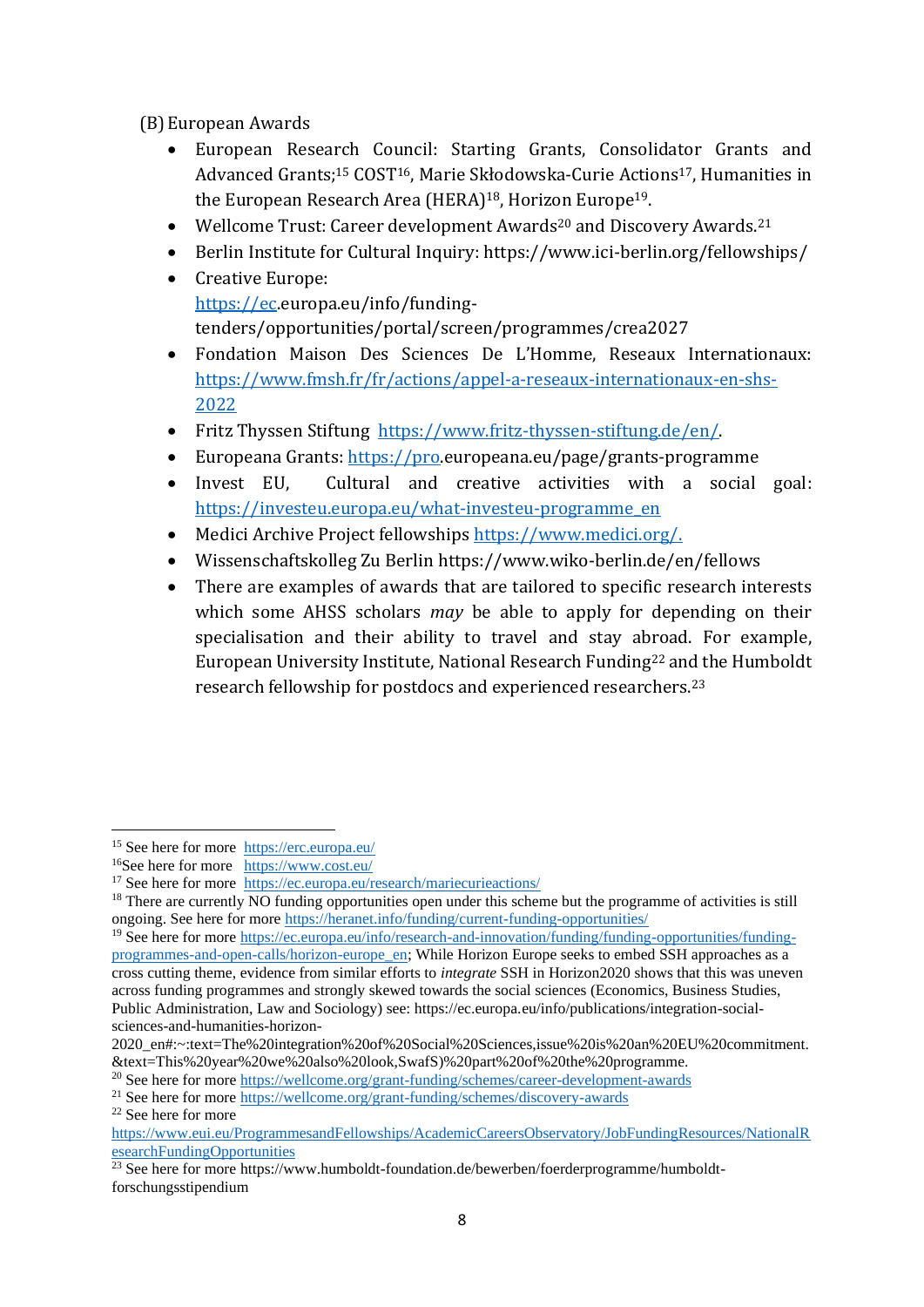## **(C) What internal funding supports for research are available within the HEIs in Ireland?**

An IHA survey of the internal funding schemes (which, of course, can vary from year to year depending on budgets), provided by the ten higher education institutes on the island of Ireland, represented by the IHA, reveal a rather divergent range of supports in terms of frequency of availability, guarantees of funding per annum and the amount of funding available. Some HEIs offer schemes available to academics from all departments, others have these in addition to faculty or school specific grants to support research related activities. This means that scholars have more or less support for research related activities depending on which institution they are working in.

- For example, **sabbatical research leave** is not available in some institutions while the criteria for sabbatical are not uniform in those institutions where it is available. Sabbatical research leave is of critical importance to researchers across the full spectrum of the arts, humanities, and social sciences. Researchers in these disciplines do not by and large work in labs, and therefore require sabbatical research leave in order to find the space and time to complete major research projects. Scholars in some institutions are able to access sabbaticals through a competitive process with full pay, while others have to accept significantly reduced pay to cover the cost of their teaching replacement. This may be an insurmountable financial barrier for some scholars, particularly those with costly care related expenses. Research in AHSS fields often does not require expensive equipment or materials (although there are notable exceptions); the greatest resource needed by many scholars is time, thus sabbaticals are essential to the optimum productivity of many academics.
- **Financial support for research** is also inconsistent across the sector. Support for academic travel and networking ranges from  $\epsilon$ 400 to  $\epsilon$ 750 per annum with different conditions attached to its use and the ability to roll over funding from year to year to cover greater travel costs. Some HEIs automatically allocate this funding to academic staff while others require annual applications. During the pandemic, as travel has been severely curtailed, some HEIs allowed for such funding to be "frozen" with extensions to the usual time periods in which it can be claimed while others did not; some allowed for the funds to be repurposed for other research related expenses than travel, for example in purchasing software or completing additional professional training.
- Specific funding to help support costs associated with the **publication of research** is available in some, but not all, HEIs with the level of supports varying widely. Academics who are graduates or employees of HEIs in the National University of Ireland body of institutions can apply for additional funding for research publications. As publication and dissemination of research is a crucial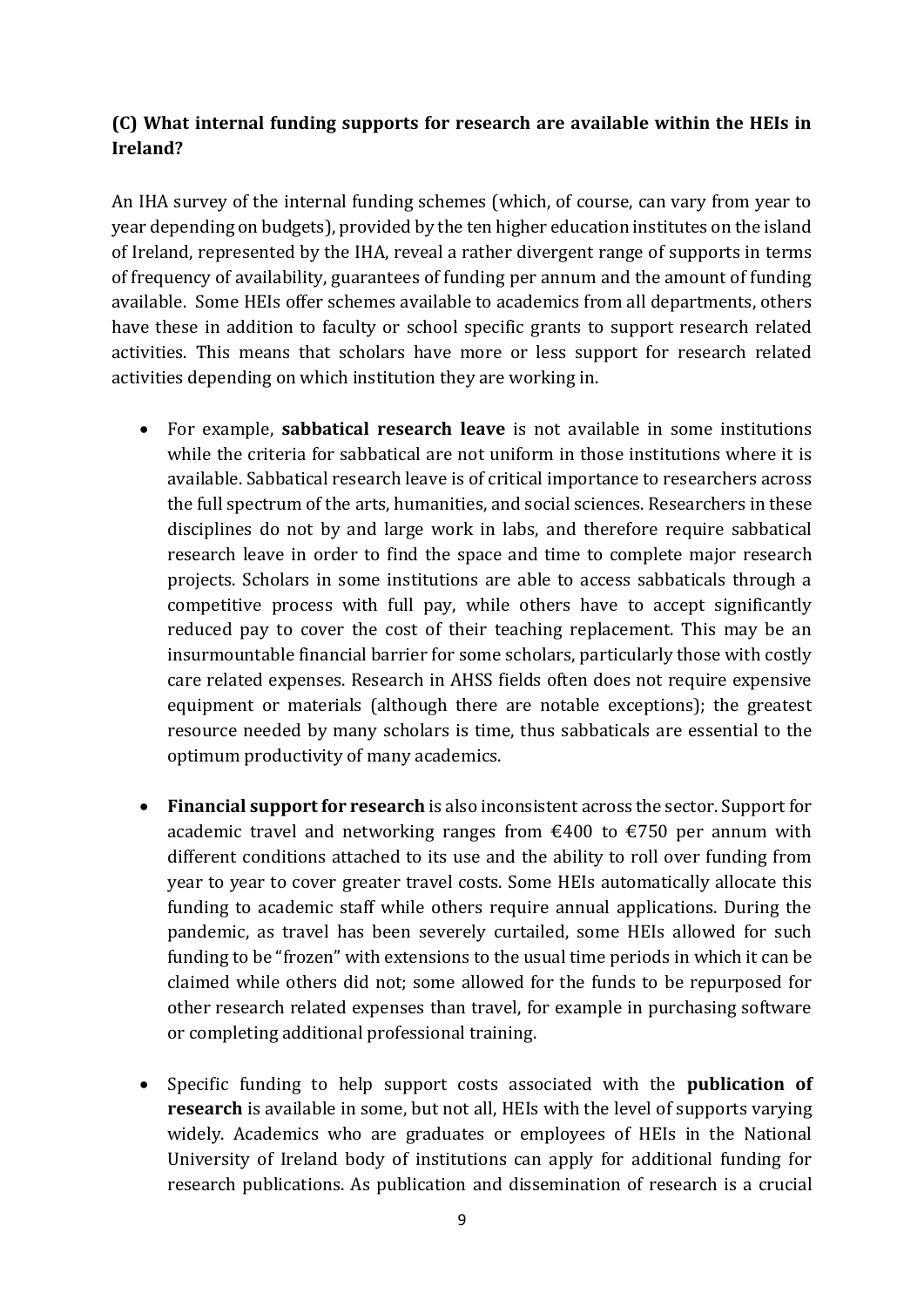factor in promoting and sharing academic research the disparities in the sector prevent the full extent of AHSS scholarly knowledge from reaching the wider community.

• The availability of and financial support attached to **networking** for academics varies hugely and is a key factor in career development, for the personal profile of the academic and for research collaboration nationally and internationally. While some HEIs have specific grants to organise conferences and seminars and host visiting scholars for short visits, others rely on the personal capacity of scholars to network. Support for networking has benefits for the institution and a more uniform approach to grants to aid this would enrich the sector.

## **What are the particular funding challenges for early and mid-career arts and humanities scholars in Ireland?**

The post 2008 financial crisis created a backlog of talented and qualified scholars who were given temporary and fixed term contracts many of which mean that researchers do not qualify to apply for internal or external grants for research and publications. The role of University Teacher or Tutor has emerged in this landscape as a teaching only contract. In some HEIs on the island this role has replaced the traditional recruitment of Lecturers Below the Bar .There is no mechanism for promotion. Many holding this type of role have a PhD and are actively publishing. The role also has a higher teaching load than the Lecturer Below the Bar contract. One of the consequences of this is that early career scholars, as defined by when they obtained tenure, came to such jobs at older ages and longer after completing their PhD than in previous generations. This means that many will have 'aged out' of schemes intended for early career scholars who have obtained tenure. Thus, higher levels of early career research and mid-career funding are needed to remedy the opportunity gap experienced since 2008.

Mid-career scholars are often at a stage of life where they face significant caring responsibilities, either for children or elders, and thus have less time to devote to writing grant applications which have huge time commitments both in preparation and conduct. The preparation of grant applications may attract funding for professional grant writing services but often do not include teaching buy out or support for caring responsibilities. Many research awards do not include care related expenses as research expenses (unless explicitly defined as such by individual HEIs). This could act as a deterrent to applying for such grants as many involve travel and networking or could lead to a more stressful experience for those with caring responsibilities that would deter them from seeking future, larger awards. Some MCRs may not apply for funding opportunities that require significant amounts of time to be spent abroad given their caring responsibilities. While this is a matter of personal choice, there are issues of equality as no similar domestic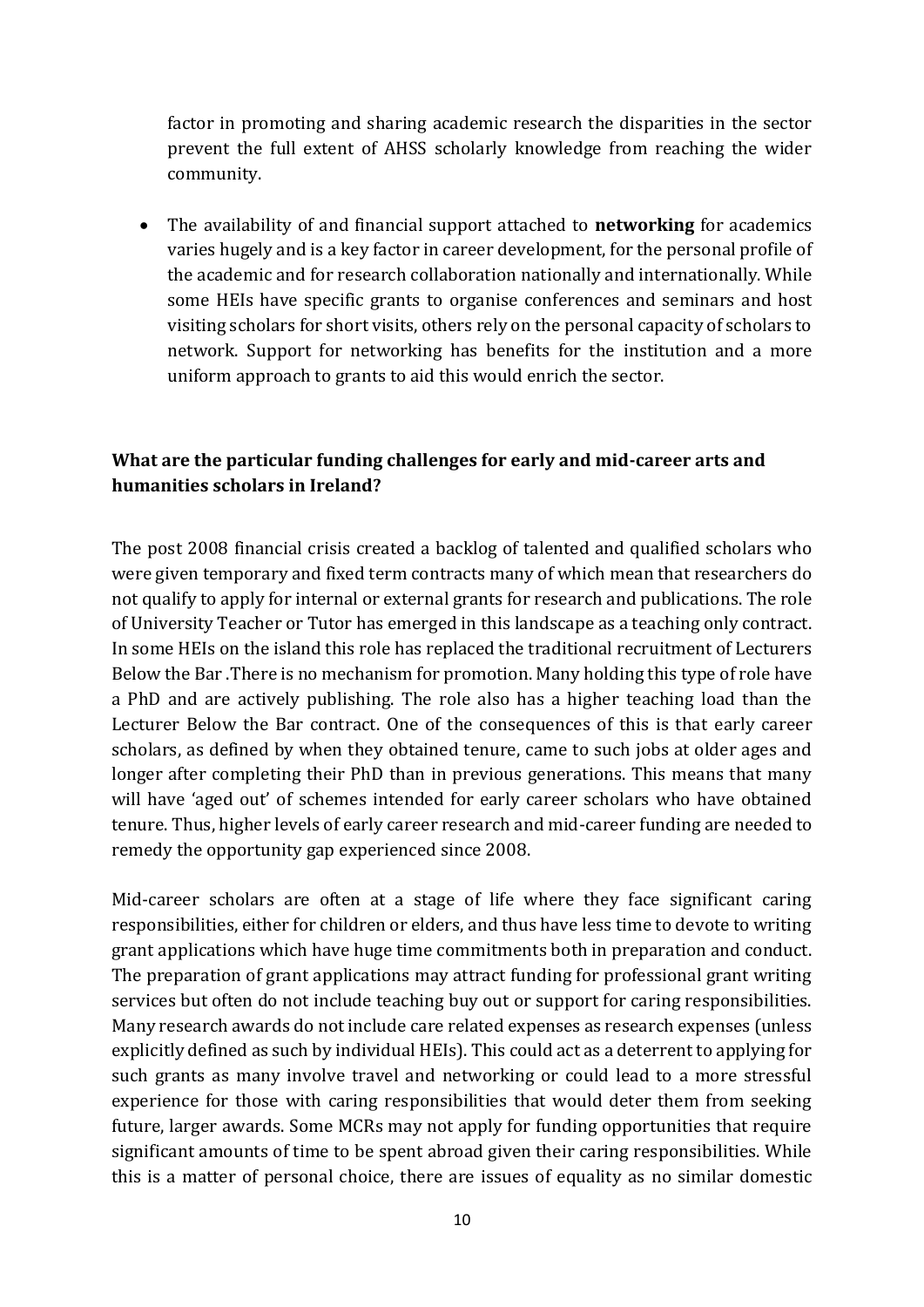schemes exist. Schemes that allow for Short Term Scientific Missions (e.g. COST) may be more attractive for this reason but have less impact on a scholar's career and research output than a longer term fellowship.

There is little opportunity to manage research assistants or postdoctoral fellows within the current funding landscape. Postdoctoral fellows approach potential mentors who may expend considerable time in helping them to prepare IRC applications and/or MSCA, but success rates are low. New Foundations grants, at a maximum of €15,000, do not offer much scope for employing junior scholars. Therefore, mid-career academics have little experience to use in applications for the larger principal investigator level funding that is available.

A final note on the present context of research is needed. The full impact of the Covid-19 pandemic on the ability to conduct research has yet to emerge. AHSS scholars have been significantly impacted by the closure of libraries, galleries, museums and archives in Ireland and across the world. For many this has essentially been a 'lockout' from the sites of their research with ongoing restrictions on access to these spaces as of the writing of this report. While the pandemic has affected scholars across the HEIs with the pivot to online teaching and supervision, some scientists who could access their laboratories while campuses were generally closed and thus could progress their research. Coupled with this is the impact on those with caring responsibilities as creches and schools were closed for periods of 2020 and 2021 and continued high case numbers mean that, along with other working parents and carers, there are regular disruptions to planned research.

We encourage a full review of opportunities for mid-career researchers as part of any new initiatives addressing the third level sector in Ireland. This will not only benefit MCRs – teaching opportunities and research assistance roles will also benefit early career researchers and create a thriving pipeline for additional professors grade academics. This has the further potential to increase gender balance at that level and to position senior academics to compete for larger sources of European funding.